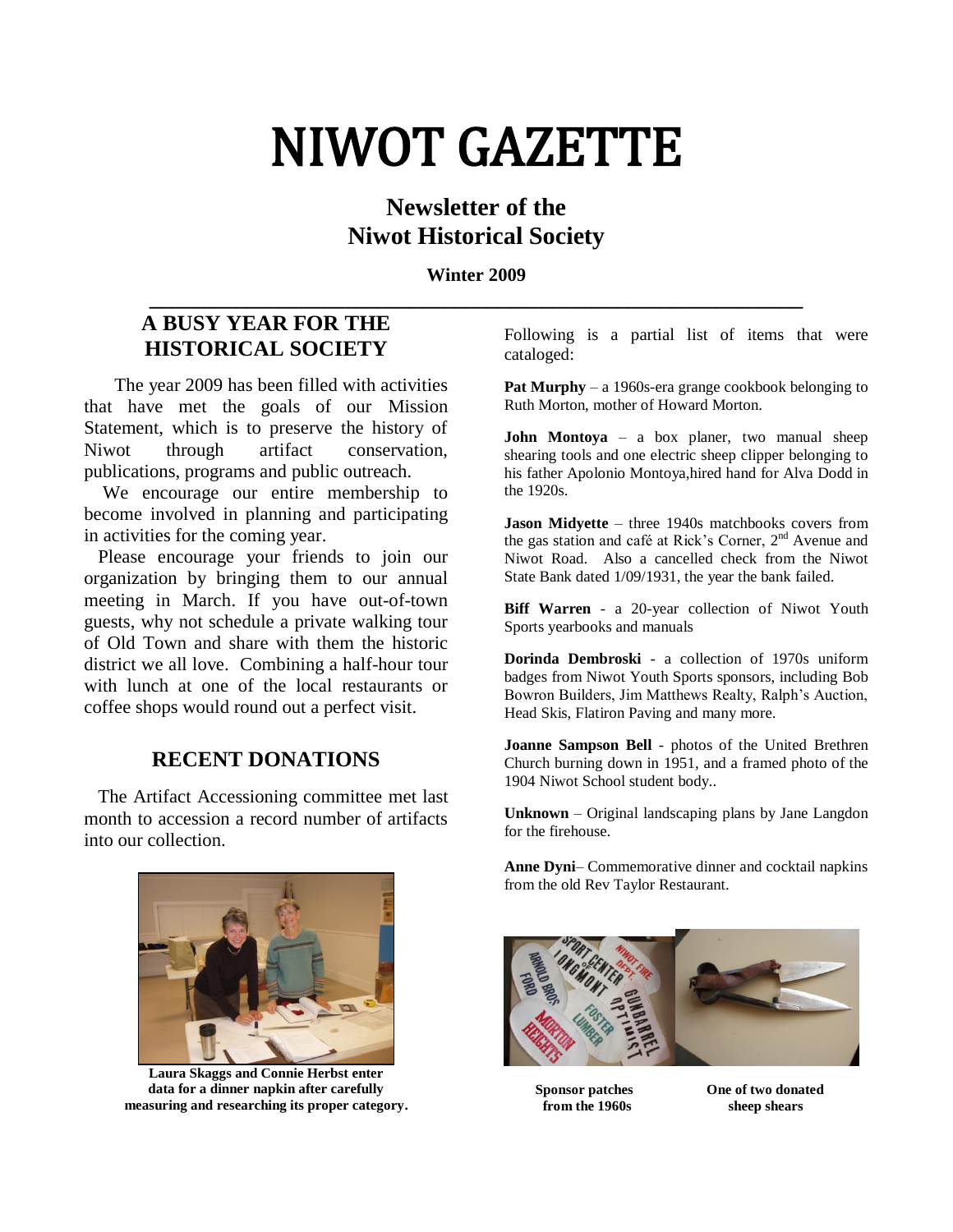#### **REMEMBERING AN OLD FRIEND**

 Our historical society lost a long-time supporter in August with the death of Jim Martinsen. Jim had been NHS treasurer since 2008, and personally looked after our museum building whenever it needed attention. Every November, he perched precariously on a ladder to hang holiday lights so that our little museum could shine as brightly as its neighbors.

 "Thank you" to members Connie and Darwyn Herbst for stepping forward to fill the two board vacancies created over the summer. Darwyn will assume the office of treasurer for the remainder of our fiscal year, and Connie will complete the term of Mike Holubec.

## **SHARING HISTORY AT A LOCAL HARVEST FAIRE**

 Shepherd Valley Waldorf School invited the NHS to become part of their annual Harvest Faire in September. Welcoming the opportunity for community outreach, we set up our booth and shared artifacts, photos and publications with the hundreds of people in attendance. We reached many visitors who didn"t know about our historic town just a half mile up the road from the school grounds.

 In turn, we were treated to Medieval performances, music, great food, and strolling musicians.



 **Although our historical display wasn't Medieval, it was historical enough to attract attention.**

#### **WHAT IS THIS OBJECT?**



This artifact was part of a large collection of historical items collected by Doyle Hornbaker, former editor of the *Niwot Tribune.* Artifacts such as this are valuable for future exhibits and can provide important information for scholars researching local history.

What is it? Check your answer on page four.

#### **NOSTALGIA DAY**

 Nostalgia Day is one of those community events where everyone participates and celebrates life in Niwot. This year was especially meaningful with the rededication of the Left Hand Grange Hall. Our museum was open for visitors as well, and Laura Skaggs and Betty Singleton hosted those curious to see our quirky little building and what it holds inside.

 In preparation, Tim Wise and Charley Whisner wheeled our chemical fire cart out of storage and back to its rightful place in front of the museum. Anne Dyni and Art Wainwright, creators of the Niwot video gave continuous showings for audiences in the remodeled grange kitchen.



 **Tim Wise and Charley Whisner roll the fire cart out of storage and back to the museum in time for Nostalgia Day.**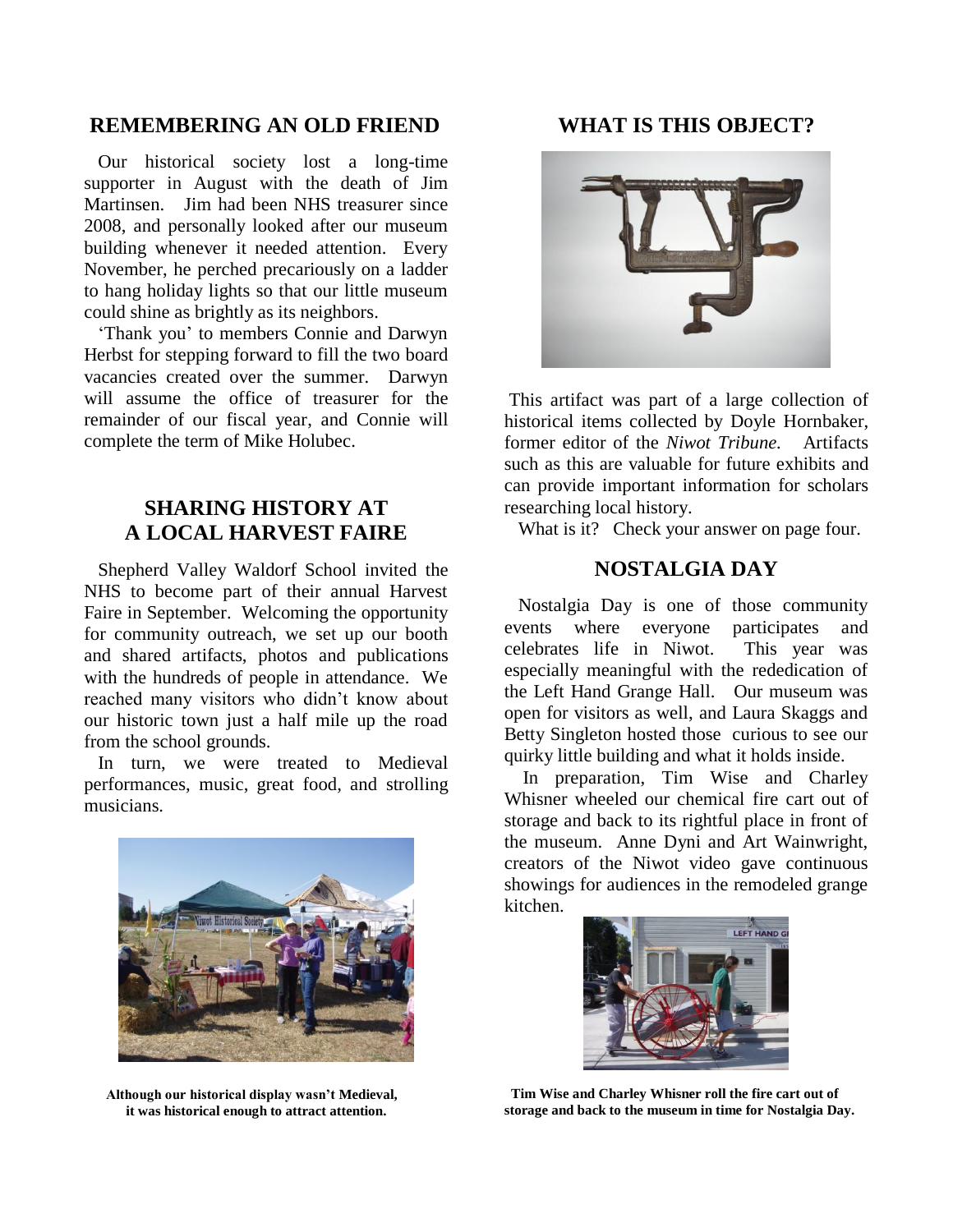#### **ENCHANTED EVENING**

 On the evening after Thanksgiving every year, Niwot lights up in holiday garb and celebrates the beginning of the holiday season. From Cottonwood Square to Whistle Stop Park to Second Avenue, holiday lights are switched on the town Christmas tree and along shop rooflines.

 Although our museum is not open to the public on Enchanted Evening, it too is aglow with lights. Thanks this year go to Charlie Whisner and his family for hanging the greens on our museum building. The NHS hopes to participate next year with candle light walking tours.



### **ARTIFACT STORAGE SPACE NEEDED**

 A continual flow of donations is prompting the society to look for more storage space for our growing number of artifacts. For safety reasons, we can"t store them in our museum, so we need local storage for easy access.

 At present, our storage boxes don"t exceed forty cubic feet, so if you know of anyone willing to provide a secure, clean and dry storage space, we'd like to hear from you. Please call 303-665-6932, or contact the NHS at P.O. Box 354, Niwot, CO. 80544.

#### **AT HOME IN OLD NIWOT: MEN'S WORK, WOMEN'S WORK**

 The 1960s cookbook donated by Pat Murphy will become the centerpiece for our annual meeting in March 2010. Its old-fashioned recipes will provide the basis for both our program AND our refreshments.

 Folks are already signing up to prepare dishes that they enjoyed as children or are attempting recipes they've only heard about. It's worth coming just to sample Idyll Leinweber"s family recipe for icebox cookies, Katie Moran"s tomato soup cake, or suet pudding prepared by David Skaggs, husband of board member Laura Skaggs.

 There will be a display of kitchen items and tools from yesteryear, but we need your help for that part of the program. We would love to have a "show and tell" with your participation. So, reach in the back of that workshop or pantry drawer to see what heirloom tool or utensil is hiding there. Let us know by late January what you intend to bring. You"ll have five minutes to describe it.



**Multi-tasking is nothing new.**